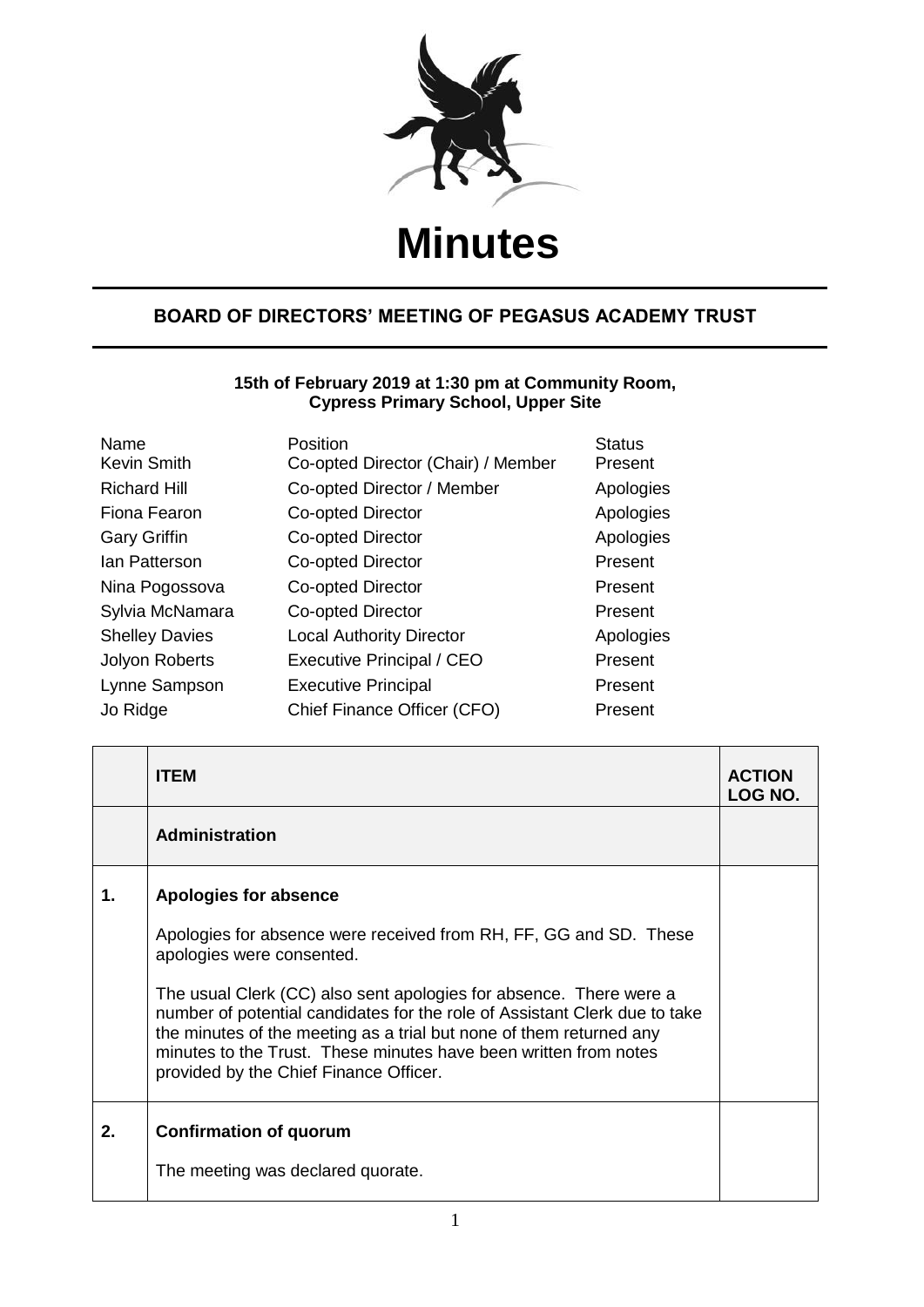| 3. | Declaration of any conflict of interest with items on the agenda and<br>changes to register of interests                                                                                                                                                  |     |
|----|-----------------------------------------------------------------------------------------------------------------------------------------------------------------------------------------------------------------------------------------------------------|-----|
|    | There were no amendments made to the register nor interests declared<br>regarding items on the agenda.                                                                                                                                                    |     |
| 4. | <b>Board membership changes</b>                                                                                                                                                                                                                           |     |
|    | Sylvia informed Directors that she had resigned from the Board and this<br>will be the last meeting that she attends. The Board thanked Sylvia for<br>her time as Director.                                                                               |     |
|    | There are currently the following vacancies:                                                                                                                                                                                                              |     |
|    | One member<br><b>Two Directors</b>                                                                                                                                                                                                                        |     |
| 5. | Minutes of the previous meeting (14th of December 2018)                                                                                                                                                                                                   |     |
|    | Confidential minutes were not reviewed as they had not been circulated.<br>These minutes related to an item that SD had to step out of the room for.                                                                                                      |     |
|    | ACTION: Confidential minutes from the 14 <sup>th</sup> of December meeting to<br>be brought to next meeting for review and approval.                                                                                                                      | 074 |
|    | RESOLUTION: The minutes were reviewed and it was agreed that<br>they constituted a true and accurate reflection of the meeting. The<br>main and confidential minutes were signed by the Chair.                                                            |     |
| 6. | Matters arising not discussed elsewhere and Action Log                                                                                                                                                                                                    |     |
|    | Letterheads to be amended – currently read Exec Principal, should read<br>Exec Head                                                                                                                                                                       |     |
|    | Item 054: Actioned<br>Item 056: Still ongoing, Lynne volunteered to attend WH Infants, Kevin<br>volunteered to attend WH Juniors, Nina to check dates and schedule.<br>Item 057: Still ongoing<br>Item 067: Still ongoing<br>Item 068: Actioned/ Complete |     |
|    | <b>Trust-level items</b>                                                                                                                                                                                                                                  |     |
| 7. | <b>Strategy and future development of Trust</b>                                                                                                                                                                                                           |     |
|    | Jolyon and Lynne had visited a local primary school with a view to<br>sponsorship.                                                                                                                                                                        |     |
|    | Discussion held over allowing schools in the Trust to close for one extra<br>week in the October half term.                                                                                                                                               |     |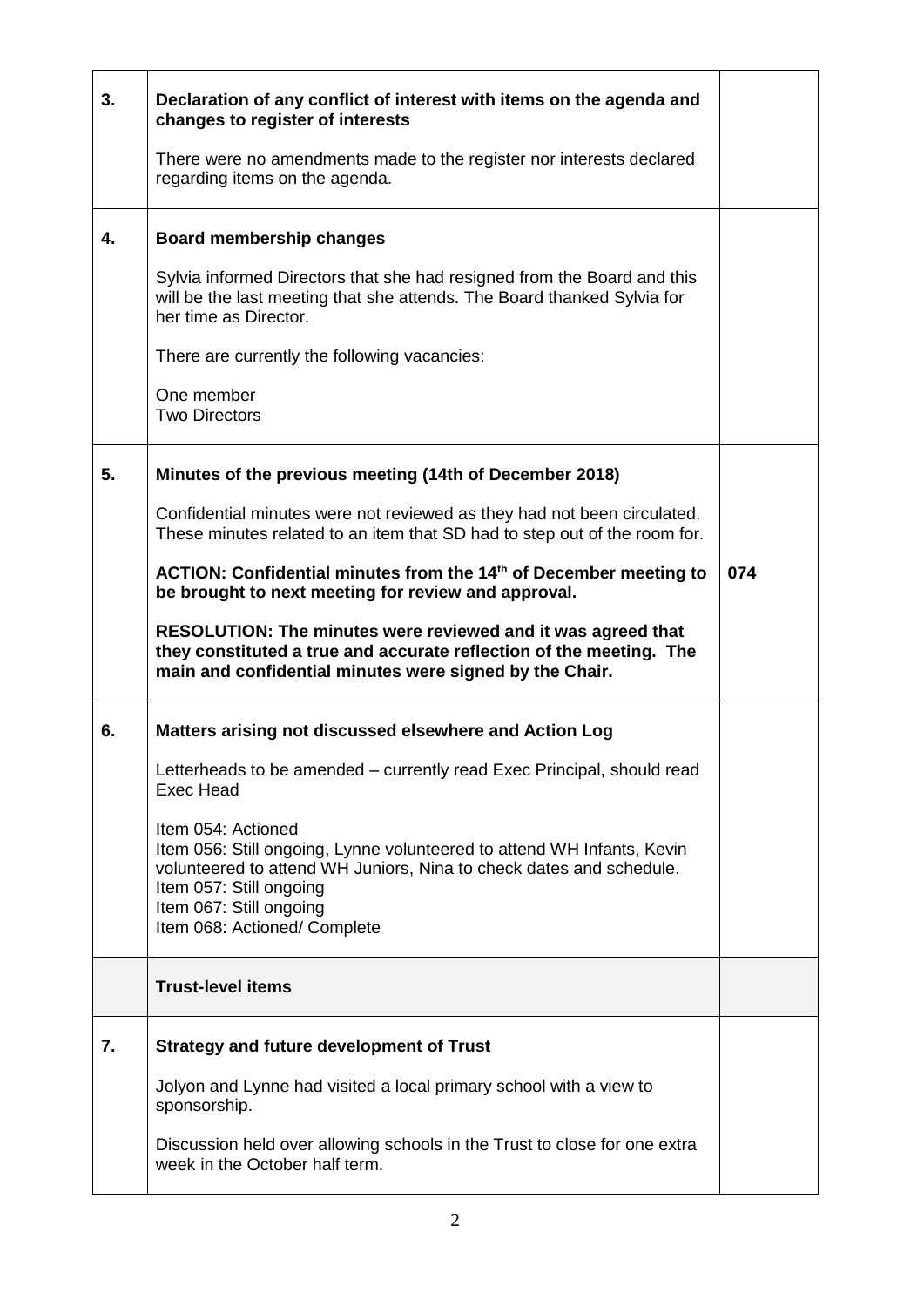|     | Trust would need to review staff working hours, consultation would be<br>required with staff, parents and all stakeholders. As an initial measure it<br>was suggested that an extra day should be allowed and<br>feedback/complaints monitored.           |     |
|-----|-----------------------------------------------------------------------------------------------------------------------------------------------------------------------------------------------------------------------------------------------------------|-----|
|     | Consultation to take place in summer term, Jolyon to provide detailed<br>presentation to BoD with survey results and parents comments.<br>Board will then deliberate and come to a decision based on this<br>information.                                 |     |
|     | ACTION: Add October half term closure to next agenda.                                                                                                                                                                                                     | 075 |
|     | RESOLUTION: Board agreed to one extra day being allowed in<br>academic year 2019/20                                                                                                                                                                       |     |
| 8.  | <b>Budget update</b>                                                                                                                                                                                                                                      |     |
|     | Chair of Finance committee (IP) had received December monthly<br>management accounts from CFO, showing a surplus this month against<br>budgeted loss. This was due to less money being spent on payroll.                                                  |     |
|     | Jolyon confirmed that the financial position of the Trust was better than<br>anticipated, this was due to changes in staffing making savings and<br>additional funding.                                                                                   |     |
| 9.  | <b>Staffing</b>                                                                                                                                                                                                                                           |     |
|     | Discussion held on Re structure currently underway at EPS and future<br>plans for next restructure at Cypress Primary School.                                                                                                                             |     |
| 10. | <b>Trust Governance Training and Development</b>                                                                                                                                                                                                          |     |
|     | ACTION: Add to next meeting's agenda.                                                                                                                                                                                                                     | 076 |
| 11. | <b>Facilities Management</b>                                                                                                                                                                                                                              |     |
|     | Refurbishment work in classrooms at Cypress is continuing.                                                                                                                                                                                                |     |
|     | <b>School-specific</b>                                                                                                                                                                                                                                    |     |
| 12. | <b>Academy Councils</b>                                                                                                                                                                                                                                   |     |
|     | 12.1 Whitehorse Infant School: WHINF minutes not available as the clerk<br>has only recently sent the draft for approval<br>12.2 Whitehorse Junior School<br>12.3 Ecclesbourne Primary School<br>12.4 Beulah Infant School<br>12.5 Cypress Primary School |     |
|     | <b>Administration</b>                                                                                                                                                                                                                                     |     |